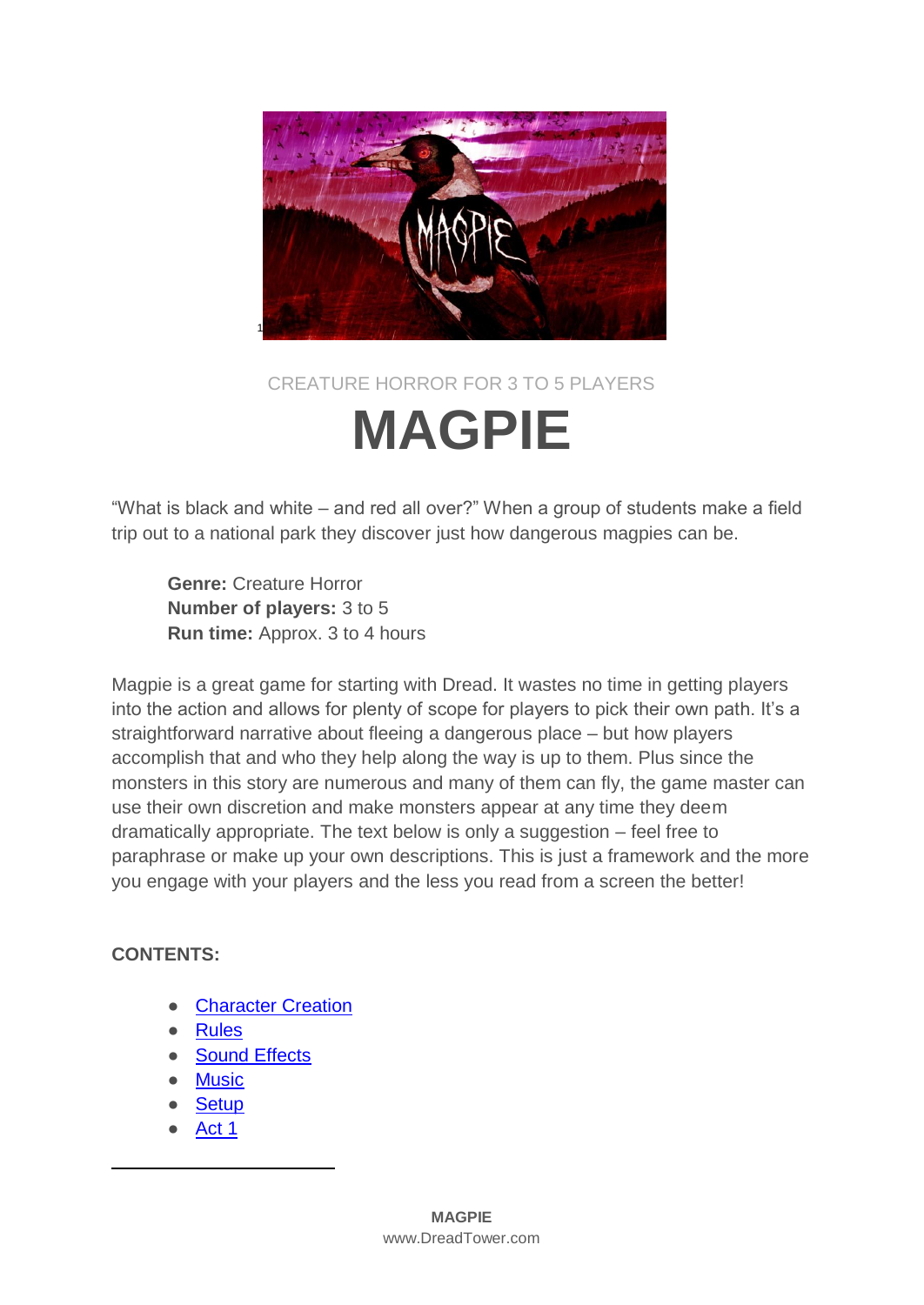- [Act 2](#page-9-0)
- [Act 3](#page-11-0)
- [Epilogue](#page-12-0)
- [Credits](#page-12-1)

### <span id="page-1-0"></span>**CHARACTER CREATION:**

### [> Download character sheet as PDF](http://www.dreadtower.com/wp-content/uploads/2018/03/Magpie_CharacterSheet.pdf) [> Download character sheet as plain text Word doc](http://www.dreadtower.com/wp-content/uploads/2018/03/Magpie_CharacterSheet.docx)

Magpie is set in New South Wales, Australia and in this game players will be taking on the roles of students from an ordinary high school who are about to set out an the field trip of their lives. All the players are given identical character sheets that will help shape their personality and skills. They are also able to have a single item in their pocket. Take note of what classes they excel and struggle in and adjust player checks accordingly. (For example, the player who loves geography will only have to make 1 pull to navigate using a map whereas other players would have to make 2 pulls.)

### <span id="page-1-1"></span>**RULES:**

Dread is a role playing game that is played with no dice and no numbers. Instead, we use a Jenga tower resolve player actions.

- The tower starts with 3 blocks missing.
- Whenever players make an action they must pull blocks from the tower.
- The GM will tell you how many blocks to pull. Simple actions may only need a single block pull, but riskier actions require more block pulls.
- Normal Jenga rules apply: only pull with one hand, blocks get stacked back on top of the tower, the block being pulled must be from beneath the topmost
- complete layer, etc.
- Risk-free actions (like searching a suitcase) may require no pulls, but the game master may offer things like asking players if they want to do a thorough search. For example pull 1 block to search the suitcase – and find the hidden compartment!
- If the tower topples,then that means the end for that players character – usually via a grisly death.
- Player death will only ever occur from a tower falling over but that doesn't mean the player characters' can't get seriously hurt.
- Players can choose to sacrifice themselves by smacking down the tower. This is their "go on without me" moment as they face the zombie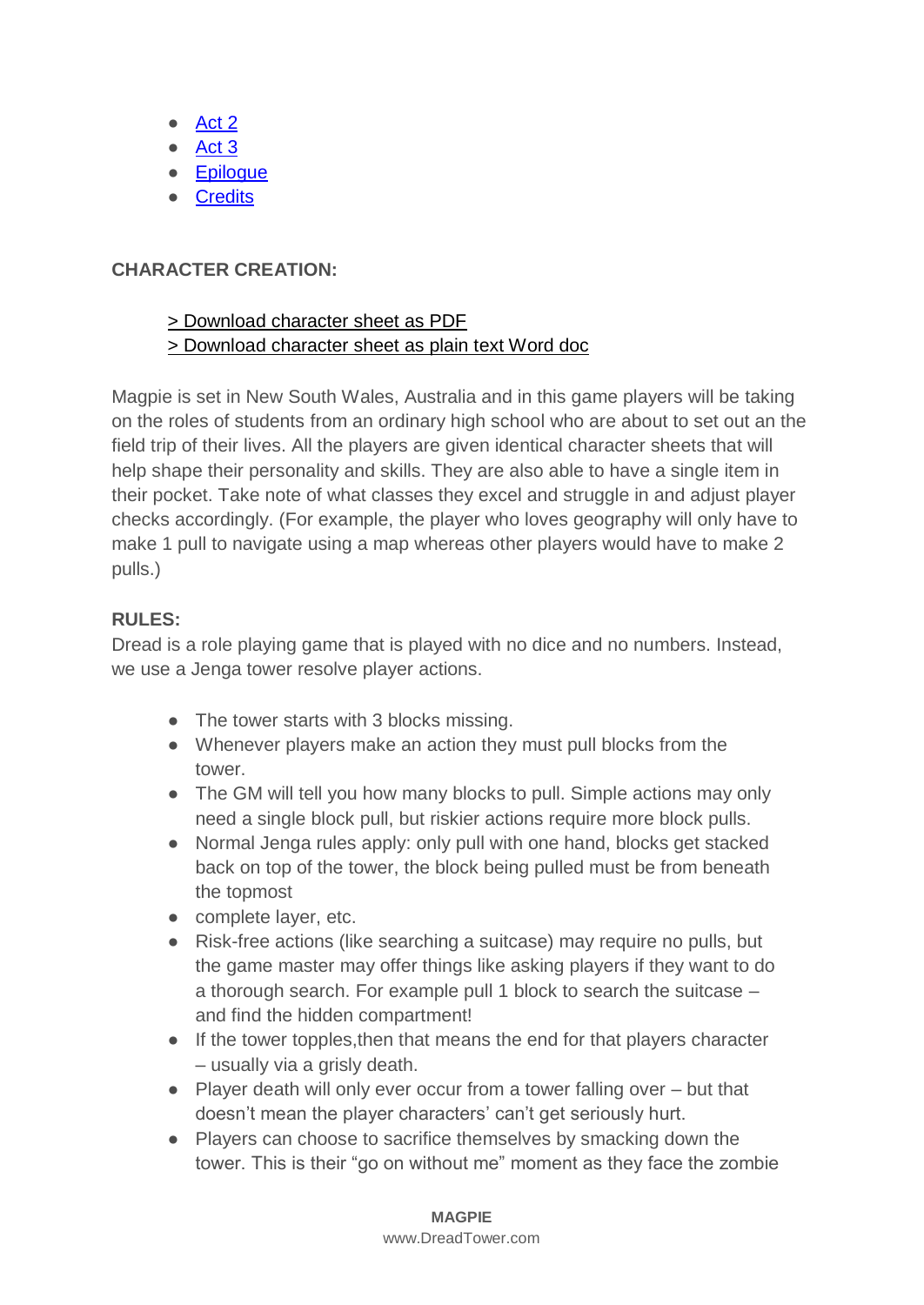horde with only a baseball bat. They allow the rest of the players to move to the next point of safety, but at the cost of their life. Make this spectacular.

- After a tower collapses, the tower is rebuilt, minus 3 blocks and then minus an ADDITIONAL 3 blocks for EVERY player character that has died/left the game. In this way the longer the game goes, the closer to another tower collapse you get.
- That's basically it, but the full rules for Dread can be purchased here [for \\$12.](http://www.tiltingatwindmills.net/games/dread/)

### <span id="page-2-0"></span>**SOUND EFFECTS:**

This adventure comes with several mood-setting sound effects. You can just play the embedded sound files straight off the page here, but for full effect we recommend using the QLab show files since it's programmed with loops and transitions for a seamless audio experience.

- [Download the QLab software \(Mac only\)](https://figure53.com/qlab/download/)
- [Download the Magpie QLab show files](https://figure53.com/qlab/download/)
- [About using QLab](http://www.dreadtower.com/sfx/)

When you load up the QLab show file there's an opening set of sounds to play – but after you can play the sound groups in any order you require. Although the project is set up such that you can also get away with just playing the groups in order, don't forget to take a look at the horror sound effects nested at the bottom. Familiarise yourself with the different sound groups and have fun with it.

### <span id="page-2-1"></span>**MUSIC:**

In addition to sound effects, some music can also be great to help set the mood for a scene.

- [Somber background music](https://www.youtube.com/watch?v=-heSRbvCErU&t=1366s)
- [Scary & Suspenseful music](https://www.youtube.com/watch?v=-heSRbvCErU&t=1366s)
- [Epic Horror music](https://www.youtube.com/watch?v=UUIFt_SYt2k)

### <span id="page-2-2"></span>**SETUP:**

To run Magpie, you'll want to have the following set up your players.

- Printed character sheets
- A Jenga tower or similar
- Device for referencing the games notes on this webpage
- Pens/pencils
- Speaker system for running sound effects (optional)
- Stickers and sharpies so people can make name badges (optional)

### **MAGPIE**

#### www.DreadTower.com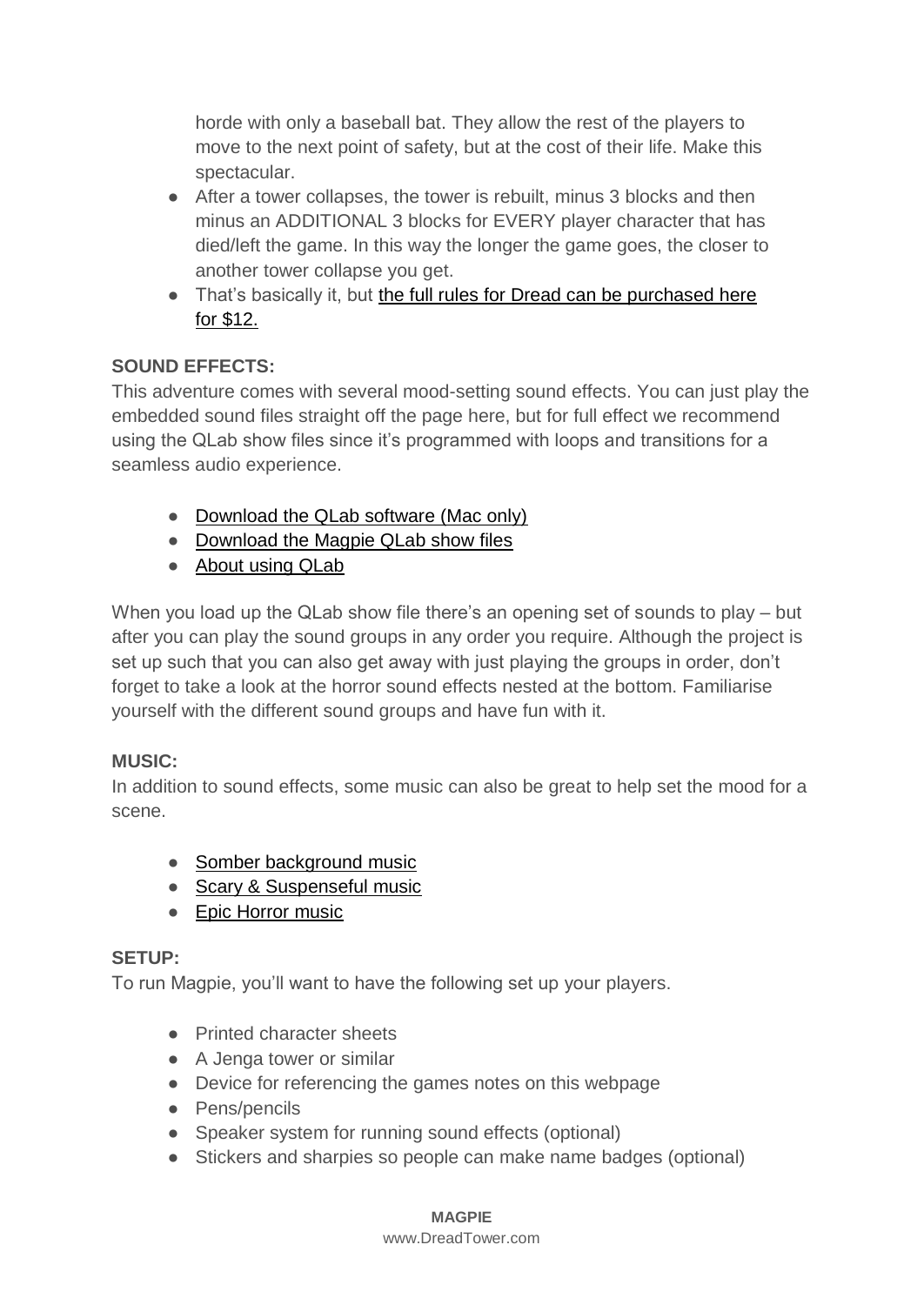

**OUR STORY BEGINS…** *This section is for the game masters' eyes only. Spoilers ahead for players.*

## **ACT 1**

### <span id="page-3-0"></span>**OPENING: On board the bus**

*[Play Opening Music/Bus sound effect]*

Set the mood for the game. Remind players that they are all year 11 students from Beaumont High School about to embark on a camping trip with their fellow classmates. They'll be adventuring deep in the beautiful Australian bushland and spending the weekend hiking and camping. Players start on a bus winding its way through a bush road. The bust jostles over the uneven terrain and its sides are slapped by the overhanging foliage that threatens to swallow up what remains of the narrow road.

*[Feel free to paraphrase or make up your own descriptions. This is just a framework and the more you engage with your players and the less you read from a screen the better!]*

Ms.Pulli yells out trying to be heard over a couple dozen rowdy students: "Might as well turn your phones off. Zero bars out here."

>> While the background music is playing, this is a good time for the players to introduce themselves. But you can also do character introductions before starting the game if you prefer.

Finally the bus pulls up to a clearing and you all disembark. Once the engine of the bus shuts off you suddenly realise how far away from civilisation you are. There isn't a single distant car to be heard.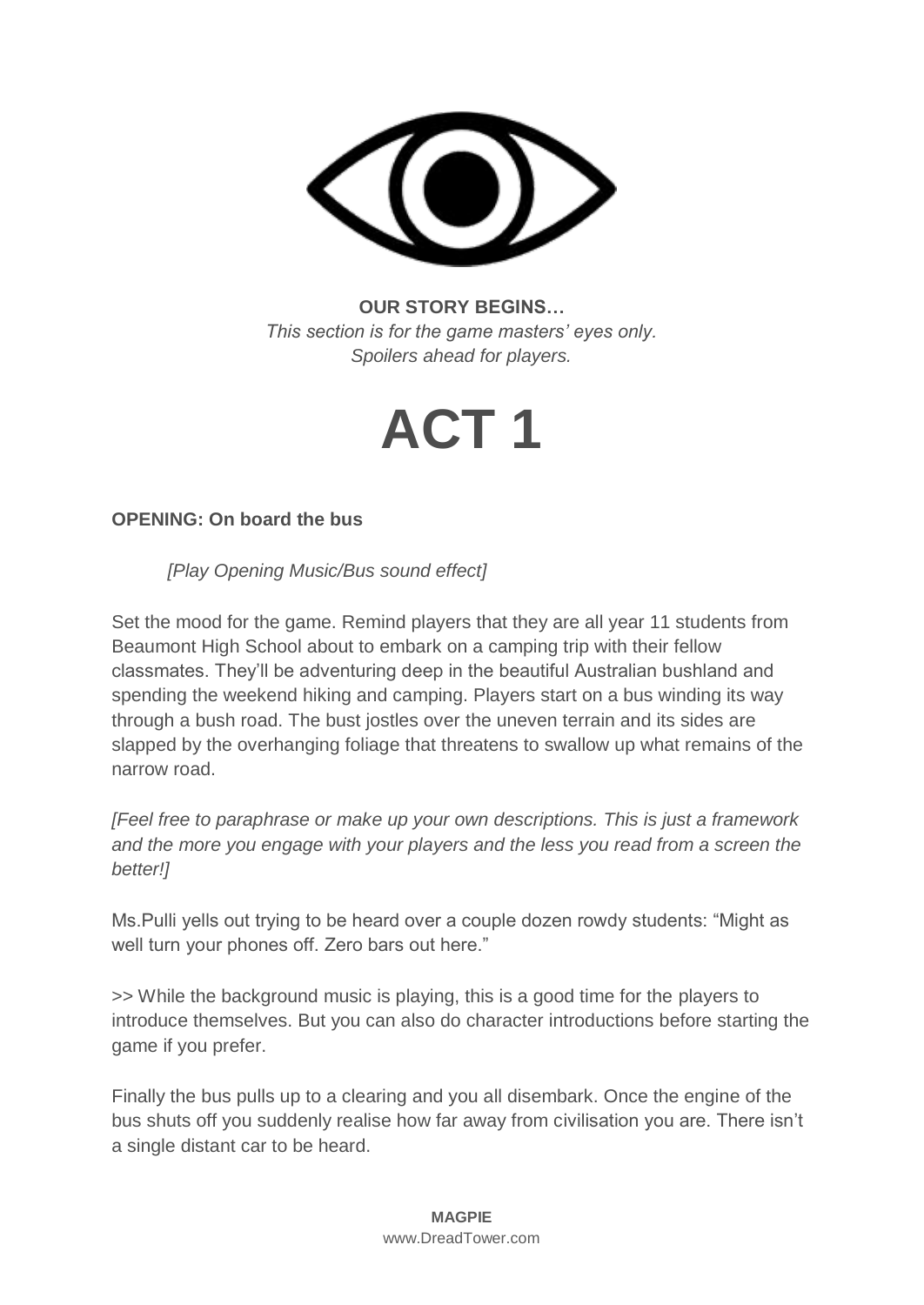Ms. Pulli addresses the students: "Alright welcome everyone. I hope you are ready for a big weekend of bushwalking because the warmup starts now. Behind me is the entrance to the hiking trail that leads to the campsite. There's multiple paths but they all end up in the same place. Mr. Lewinski has driven ahead in the 4WD with your luggage – then we can set up tents. Alright everyone – hop to it!"

> Not long after everyone is off the bus, have players hear the bus drive off in the background.

### **Hike to the campsite:**

Mr. Madison approaches the players: "It's your lucky day everyone. You're in my group."

>> Mr Madison is a friendly dork of a teacher. This is an opportunity for small talk among the players as they warm up into their character. Mr. Madison will also try to entertain his students with riddles:

Mr Madison asks: "What starts life walking on four limbs, then two limbs, then three limbs?" (Answer: humans)

"What's black and white – and red all over?" (Answer: a newspaper)

#### **Toilet break:**

After a bit of walking and talking, Mr Madison will excuse himself to pee.

"Sit tight for a minute – nature calls."

A couple minutes later, a horrifying scream echoes across the hills. You recognise it instantly as Mr Madison.

*[Play Scream sound effect]*

### *NOTE FOR THE GM:*

*Finally it's time for players to start making decisions. You don't need to prompt them with all the options listed here unless players are shy and need a little direction These aren't the only choices players might make. Allow them freedom to make up their own plans if they seem reasonable.*

### <span id="page-4-0"></span>**Follow the sound and find Mr Madison (1 block)**

A player will likely try to find the missing teacher. Whoever suggest this can lead the way and make the pull. Players spot him at the bottom of a steep embankment. You can't tell if he's ok, but he isn't moving.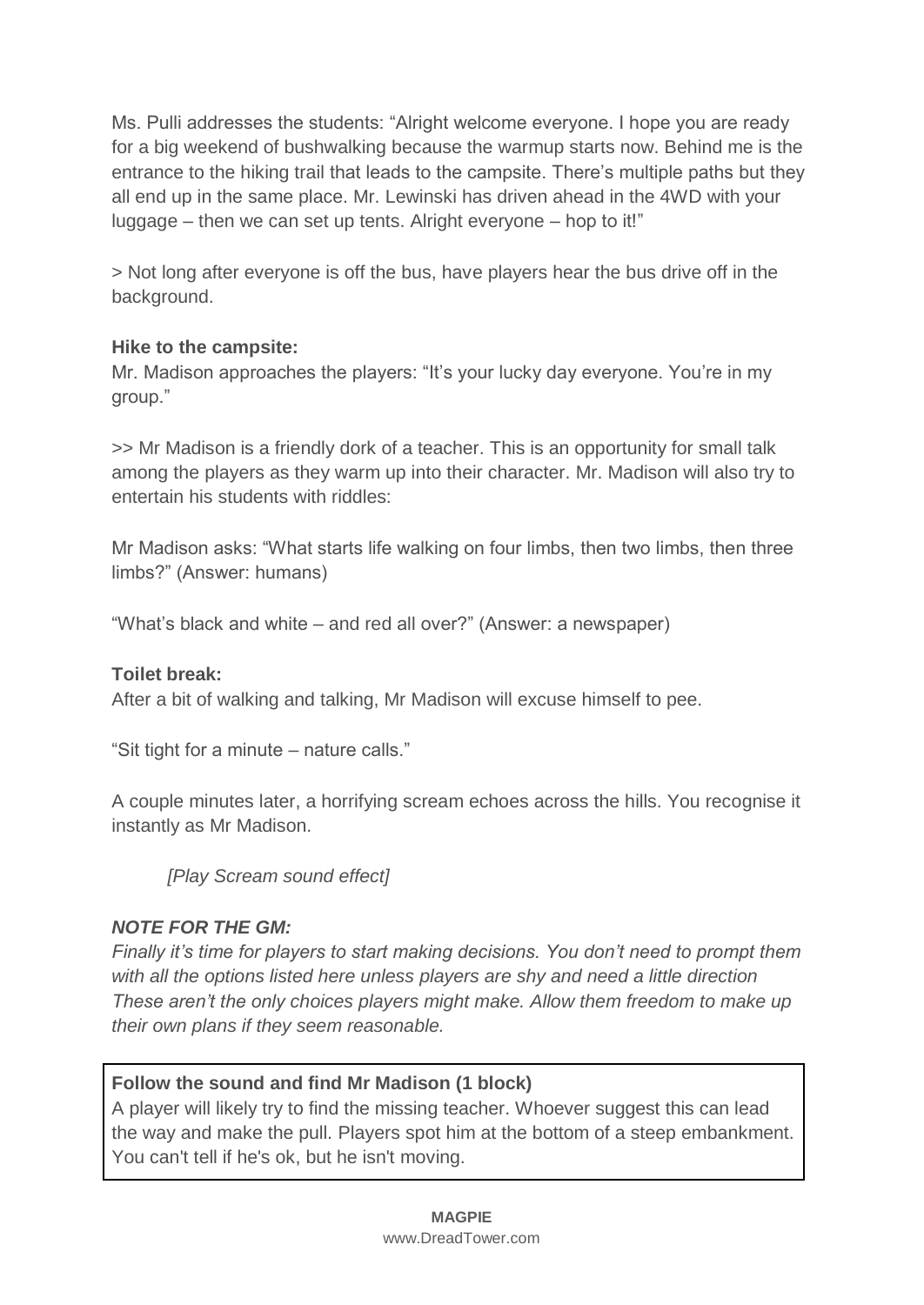If players want to go down to help Mr Madison, it's 2 blocks to get down the steep embankment. After the first player goes down it's only 1 block - since the lead player has found a safe route down.

Mr Madison is face down, turning him over will reveal his bloodied face and the red hollow sockets where his eyes used to be. The player who turns him over will need to make a 1 block pull to avoid vomiting and panicking. The player can of course opt to just freak out for free.

Mr Madison has a water bottle and a walkie talkie on him. No one responds if you try the walkie talkie. But it's a useful item for later.

**Next challenge:**

- From here players will likely move ahead on the path to find the supply [vehicle.](#page-6-0)
- If they choose a different path, have them encounter a [wounded survivor](#page-8-0)

### **Leave and keep going (1 block)**

The group picks up and hurries along down the path, heedless of branches that scrape and scratch at their arms and legs as they move through the narrow bushland path.

**Jump to:** [Finding the supply vehicle](#page-6-0)

### **Cut through the trail and find help (2 blocks)**

It means cutting through the scrub, but perhaps the players can find another group on a nearby walking trail. You slog through the bush until you come to another path. It's quiet and you don't hear anyone walking or talking in the distance. There's a splash of something red in the distance. If players approach nearer they will see that it's a bright red backpack. Perched atop it is magpie.

**Jump to:** [Finding the backpack](#page-5-0)

### **Finding the backpack:**

<span id="page-5-0"></span>There's an abandoned backpack in the pathway. What will the players do?

### **Approach the bag (3 blocks)**

If a player goes to approach the bag, make a 2 block pull as the magpie flies at them and attacks them. The bird is surprisingly aggressive, even for a magpie. This leaves the player with some nasty slashes along their arms. They'll want to get those bandaged up at some point.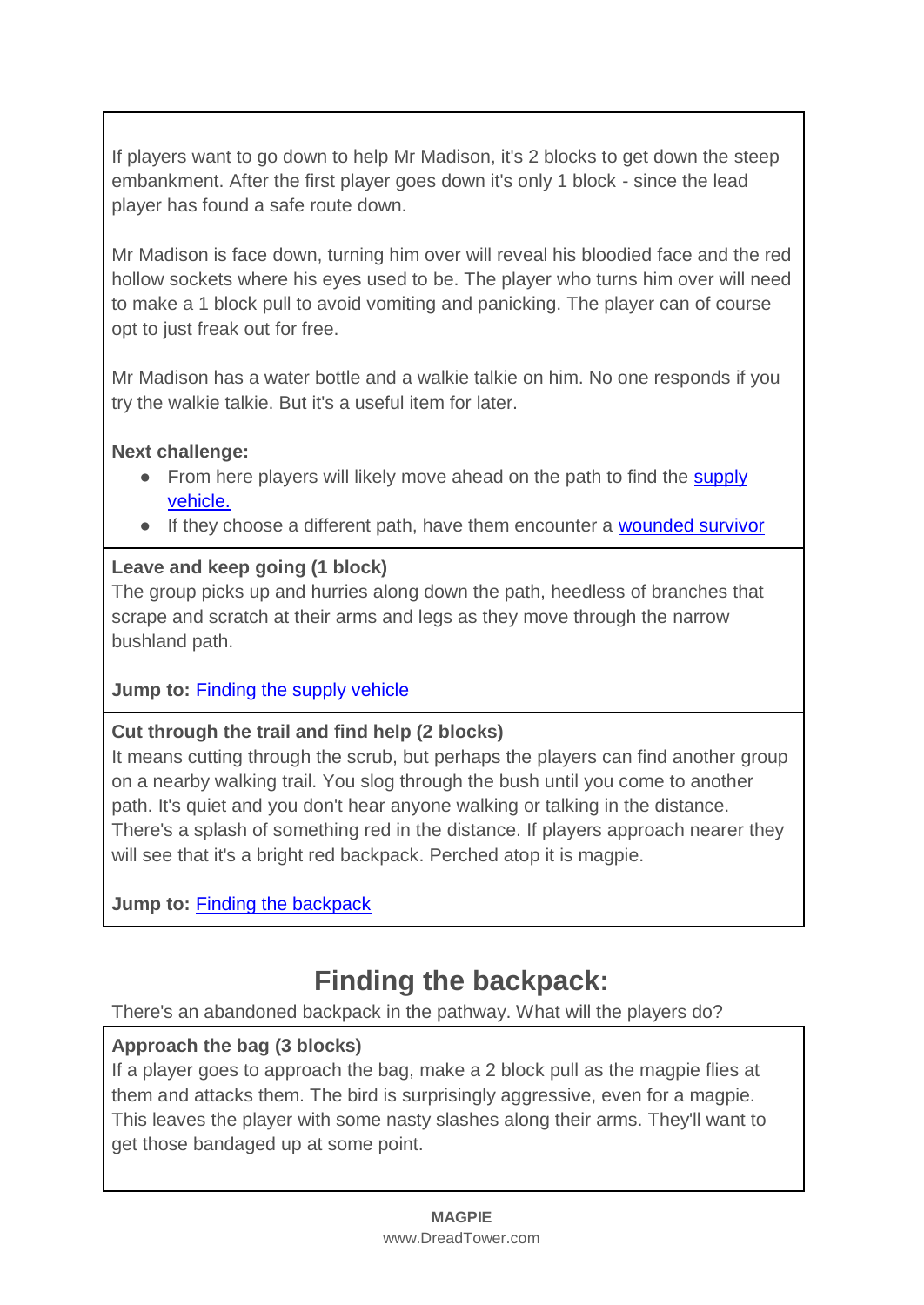Once the magpie has flown off they'll see the backpack was shredded by some animal and the contents are spilling out. There's some book, a compass and some muesli bars. Did the magpie do this? And if so then why would they leave food behind?

### **Next challenge:**

- [Go back to Mr Madison](#page-4-0)
- [Follow the trail to the supply vehicle](#page-6-0)
- If they choose a different path, [have them encounter the wounded survivor](#page-8-0)

### **Throw an object at the magpie (2 blocks)**

Throwing an object only antagonises the bird. Make a 2 block pull as the magpie flies at whoever threw the object and attacks them. The bird is surprisingly aggressive, even for a magpie.

Once the magpie has flown off they'll see the backpack was shredded by some animal and the contents are spilling out. There's some book, a compass and some muesli bars. Did the magpie do this? And if so then why would they leave food behind?

### **Next challenge:**

- [Go back to Mr Madison](#page-4-0)
- [Follow the trail to the supply vehicle](#page-6-0)
- If they choose a different path, [have them encounter the wounded survivor](#page-8-0)

### **Use a makeshift weapon against the magpie (1 block)**

If a player uses a decent weapon against the bird it will be a bit easier to defeat. The bird is resilient and even after taking a battering will fly away seemingly unharmed.

Once the magpie has flown off they'll see the backpack was shredded by some animal and the contents are spilling out. There's some book, a compass and some muesli bars. Did the magpie do this? And if so then why would they leave food behind?

### **Next challenge:**

- [Go back to Mr Madison](#page-4-0)
- [Follow the trail to the supply vehicle](#page-6-0)
- <span id="page-6-0"></span>● If they choose a different path, [have them encounter the wounded survivor](#page-8-0)

### **Finding the supply vehicle:**

**MAGPIE** www.DreadTower.com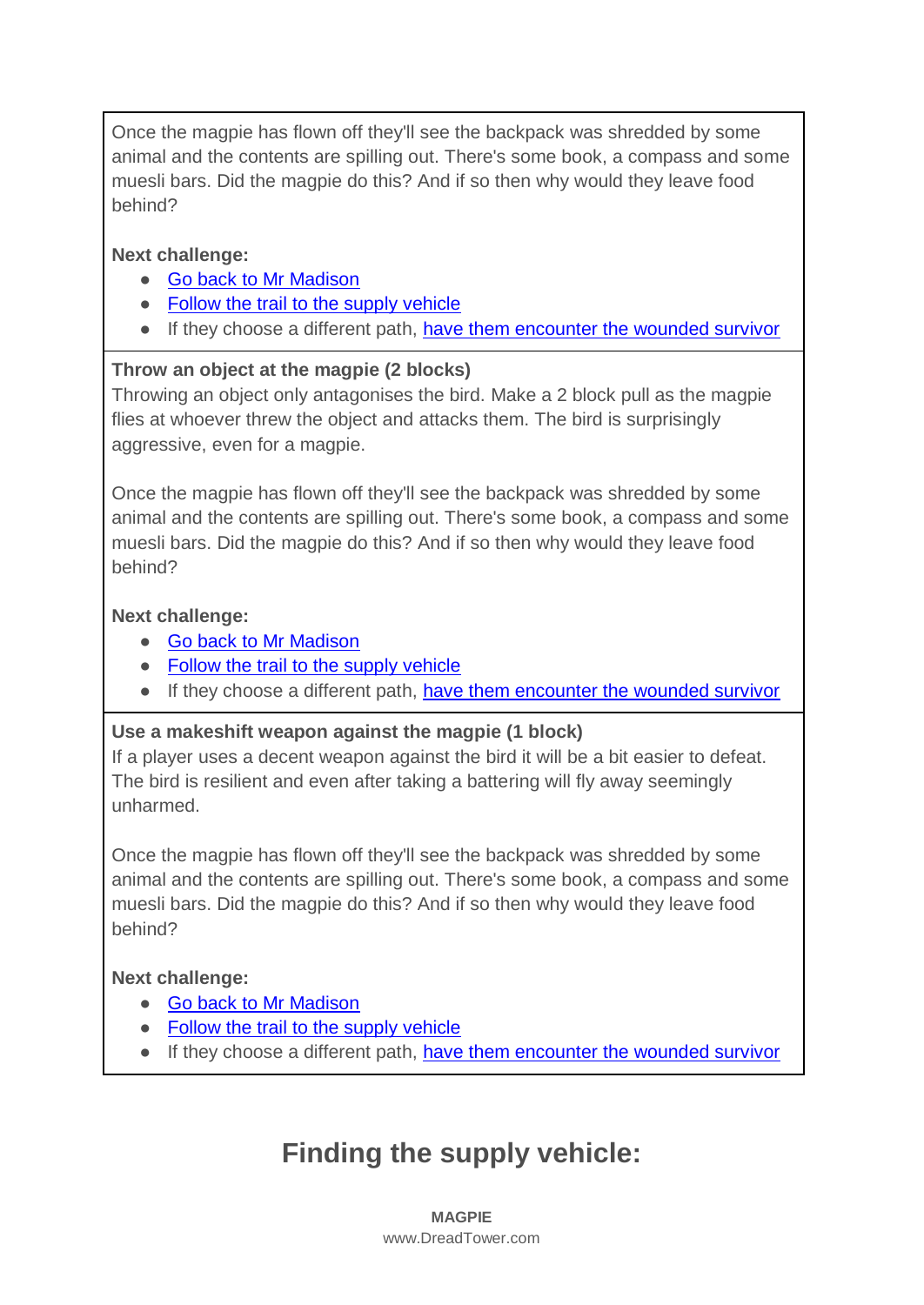When the forest finally opens up to a clearing, you find the supply vehicle flipped on its side. It's a red 4WD and there's smoke seeping from the bonnet. Perched atop of the van is a single magpie, but no one else is here. The bird fixes its gaze on you as you move up to the van.

Judging by the tracks in the dirt, it seems to have turned over after driving a wheel up a boulder and over balancing. Because it's on the side you cannot see into the 4WD. If you call out for help no one responds.

**>> Climb up onto the 4WD to check driver/retrieve luggage (2 blocks)** Free action if the player is especially good at sports or athletics in their character sheet.

Clambering atop the 4WD and peering into the windows will reveal the corpse of Mr Lewinski. A closer examination will reveal that his body is covers with scratch marks and his eyes...his eyes have been plucked from their sockets. Have the player who spots this gruesome detail first have to make a 1 block pull to avoid a total freak out. Might still be fun to have them stumble back and fall off the 4WD.

Players can also open up the back seat door and retrieve their luggage and backpacks. Players will likely want to go through and sort out the optimal gear loadout. Give them time, but if they take too long have Mr Lewinski shudder to life and start to clamber out of the 4WD drive. If the players don't run away quickly then Mr Lewinski will attack the players.

**Mr Lewinski will chase the players into:** [Act 2](#page-9-0)

### **Investigate the area (1 block)**

There's no evidence that anyone else has been in the area. The only human disturbance (aside from your tracks) are the fresh tracks left by the 4WD. It occurs to you that following the vehicle tracks is your best way of leaving this place. But you were driving through the national park on off-road tracks for a long time. You're in for a long hike.

Players will likely want to get the luggage too. Then let them **jump to:** [Act 2](#page-9-0)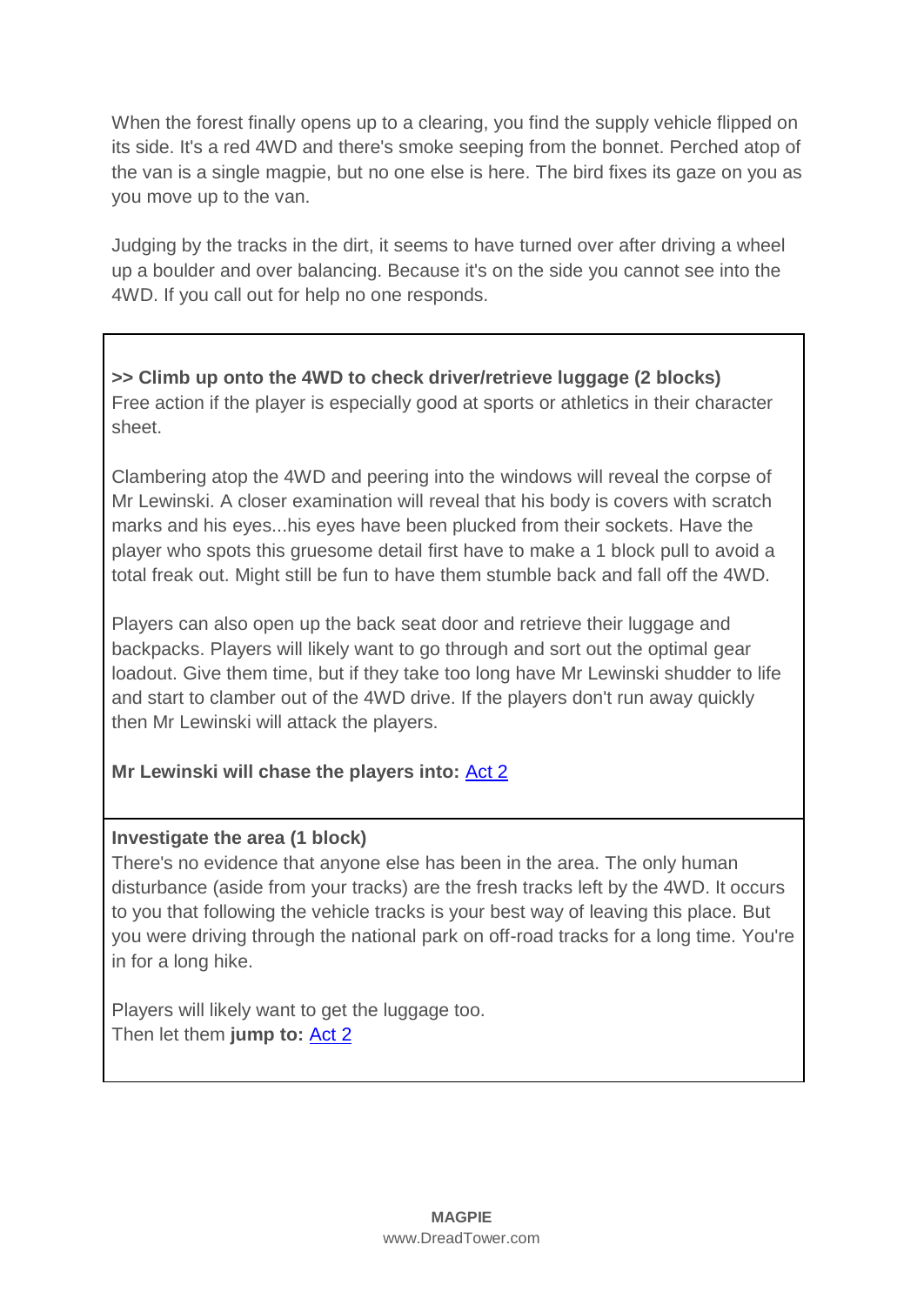### **Finding the wounded survivor:**

<span id="page-8-0"></span>There's an uneasy groan coming from behind those trees. Looking around there isn't anyone visible, but you can still hear the occasional painful moan.

### **Search for the source of the sound (2 blocks)**

Fanning out you search through the bush land looking for the source of the sound. As you begin moving the voice goes quiet.

If players talk to each other the mystery person will call out to you. If players keep quiet they will eventually find a classmate hiding in the leeway of a bush.

Pushing through the bushes you spot a familiar face - it's a student from your class: Johan. They're not doing so great as their leg is badly broken. You can see the bulge of bone under the skin of the leg where bone should not be.

> Think of interesting ways that Johan might be connected to a specific player character. "You recognise Johan, but you've never seen them up close before. You've spent many hours watching them at basketball practise admiring their technique. Oh crap, do you have a crush on Johan?" Maybe they're a crush. Maybe Johan is a bully, or someone who helped with your math homework. Something that plays off what someone has put in their character sheet will deliver the most satisfying results.

### **Jump to:** [Helping Johan](#page-9-1)

### **Call out to the mystery person (0 block)**

Recognising the voices of their fellow classmates, the mystery person returns the call: "Over here! It's me, Johan. My leg is all messed up and I can't move." Pushing through the bushes you spot a familiar face - it's a student from your class: Johan. They're not doing so great as their leg is badly broken. You can see the bulge of bone under the skin of the leg where bone should not be. > Think of interesting ways that Johan might be connected to a specific player character. "You recognise Johan, but you've never seen them up close before. You've spent many hours watching them at basketball practise admiring their technique. Oh crap, do you have a crush on Johan?" Maybe they're a crush. Maybe Johan is a bully, or someone who helped with your math homework. Something that plays off what someone has put in their character sheet will deliver the most satisfying results.

### **Jump to:** [Helping Johan](#page-9-1)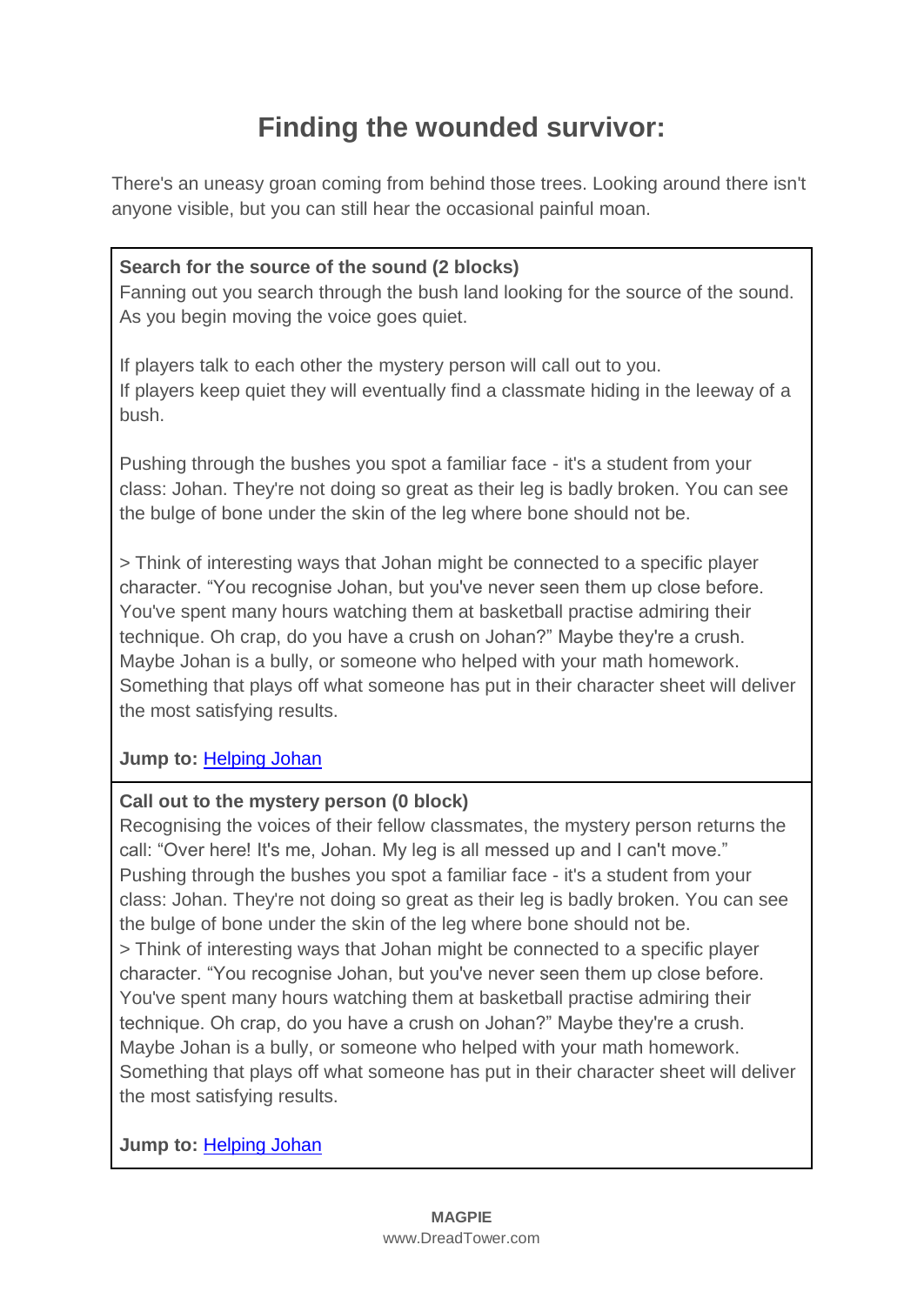### **Helping Johan:**

<span id="page-9-1"></span>Players have several possible options in dealing with Johan, the injured student:

- Carry Johan (requires two people since they cannot talk on a broken leg)
- Build a makeshift stretcher from branches and clothes (will probably break later on, but will do for now)
- Find a safe place for them and tell them to sit tight while they get help
- Give them medication or use knowledge of plant life to give them some kind of pain killer

However players handle Johan it will likely either boil down to leaving them alone or bring them along. In either case Johan is not likely to survive for long, but if they do die make it good and traumatic for the players.

### **Next challenge:**

- [Find the supply vehicle](#page-6-0)
- <span id="page-9-0"></span>● [Venture forth into the bush and into Act 2](#page-9-0)

# **ACT 2**

*In which players are learning the full extent of the danger. They will face many challenges as they try to flee the national park and find help.*

Depending on the actions players took in act 1 they may be better prepared for some of these challenges. But of course, being loaded down with supplies makes it harder to flee when danger comes. Whereas Act 1 was fairly structured, Act 2 is more freeform and allows players to dictate their direction. Their goal is fairly straightforward - they need to leave the park and get help.

### **So what's attacking people?**

It's important to understand what the creature is in this story. Magpies are aggressive birds when they want to be - and in this story we've turned that up to 11 and given them some additional powers to boot.

The magpies thirst for human blood. They are attacking in vast swarms and descending on people and slashing and tearing away with beaks and talons. The magpies have a fondness for eyes. Any corpses the players find should be missing their eyes.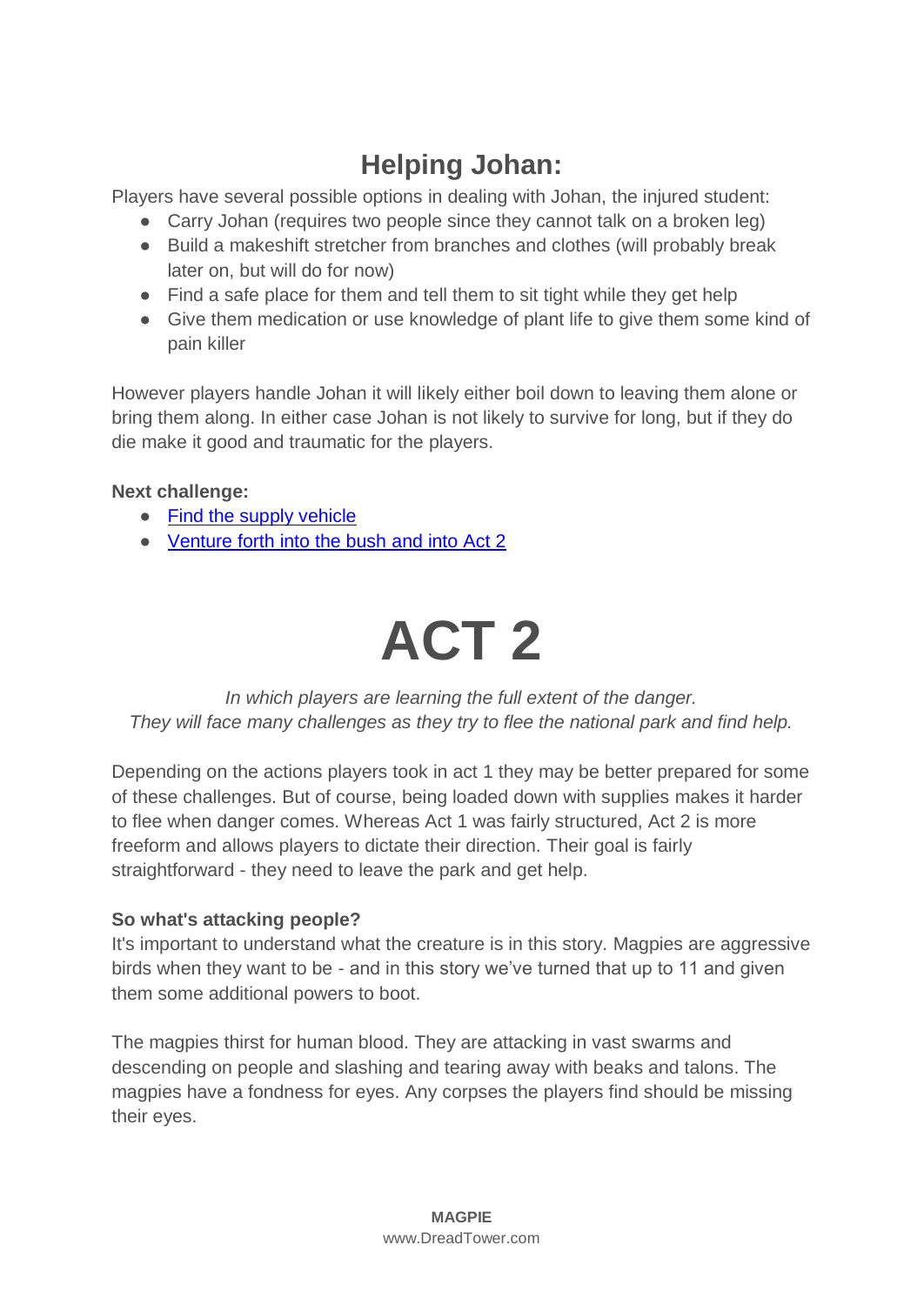Once a magpie has plucked the eyes of a human, they are marked. A short time later, that corpse will rise up and seek out other humans to hunt. The zombie like creatures cannot see, but they can hear. If there are magpies in the area, these walking corpses will work in tandem with the birds.

This means that human bodies you have found previously (like Mr Madison) may catch up to our players and attack them. But the eyeless corpses are just the minions - the real danger is the magpies. Since they can fly they can conceivably descend and attack at any time. (Which is super convenient for the Game Master!) Start by having small groups magpies attack the players, and slowly build up to bigger and bigger swarms. Players can probably swat down a couple of birds with a sturdy branch, but against a swarm of fifty birds it's better to just run like mad.

### **The Shrine**

To add a nice moment of dread, have players stumble across a giant shrine of objects collected by the birds over the years. The top most layers are objects the players may recognise - school shoes or a teachers' glasses with the lenses pecked out. But should the players did they'll find artifacts from different eras; tape from cassettes or a vote Mayor Trillby badge from 1986. The shrine speaks of untold numbers of disappearances over the years - not to mention the strange formation of the piles hints and an unearthly intelligence displayed by the birds. Feel free to play with how it looks and feels depending on the location. Players might stumble upon it when falling down a ravine - or deep with a cave that they choose to take shelter in from the rain.

### **Act 2 challenges may include:**

- Crossing perilous terrain (steep hills, cliffs, thick uneven bushland etc)
- Crossing river that is wide and fast flowing (bonus points if they try to make a raft!)
- Lack of food and water (can even force players to leave food behind due to a swarm of attackers)
- Making makeshift weapons/equipment
- Climbing a tree for a vantage point (definitely have a bird attack someone up in a tree!)
- People getting injured and needed to be treated (like sprains from running or falling from a tree)
- Discovering a location where a dozen students were massacred by the birds. It looks like they were fellow survivors -they had equipment and tried to get help. But they failed. Good opportunity for the players to be attacked by a mob of eyeless corpses.
- Getting caught in a thunderstorm, having to find shelter and dealing with being soaked and freezing. Feel free to let them get settled into a cave, then drive them back out into the rain with a swarm of birds and/or corpses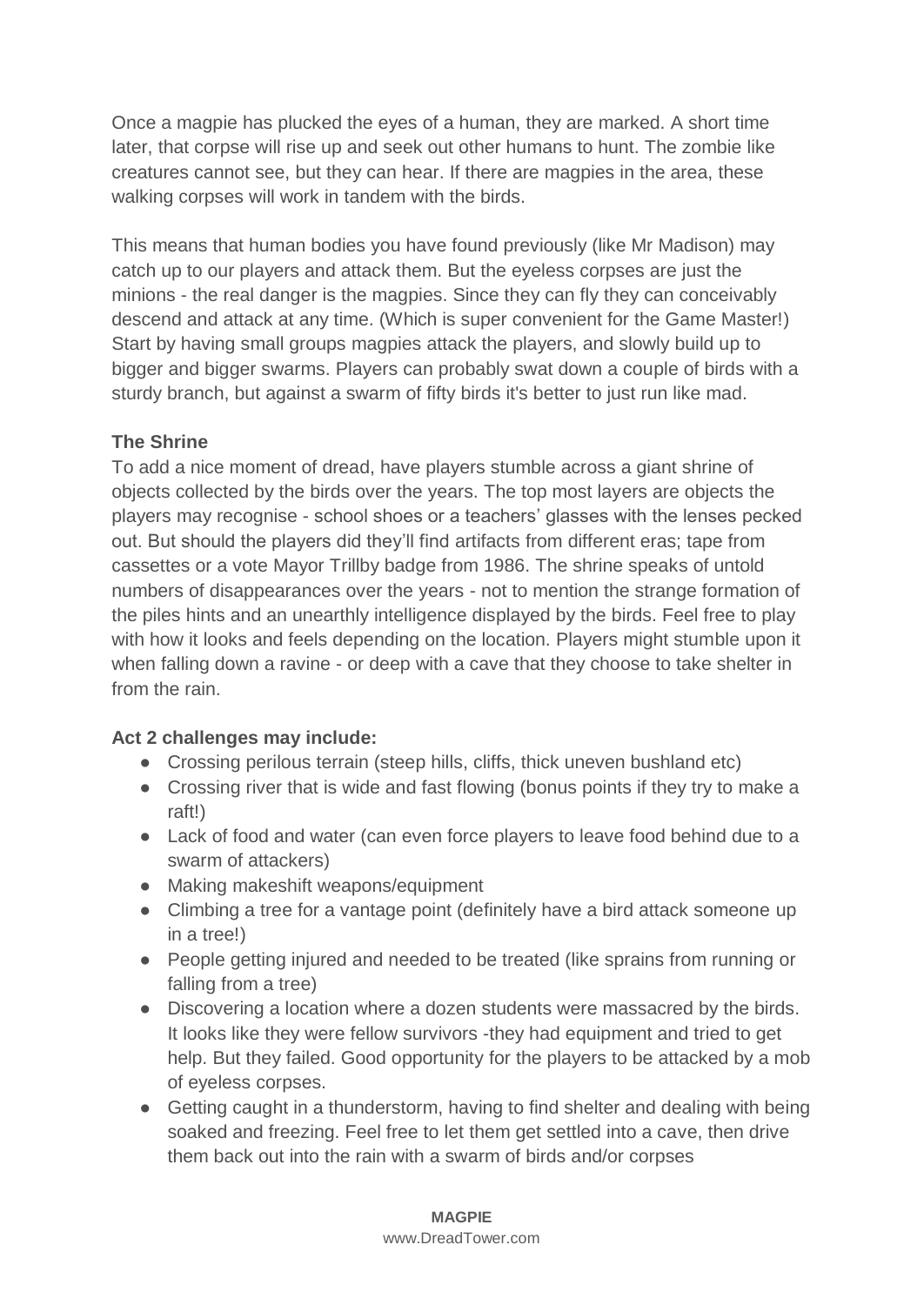- Finding a teacher alive and well. Ms Pulli has been doing it tough and is able to help the players as a strong ally...for a time. Kill her off at some point so players' have the rug pulled out from beneath them once more
- Being attacked at any time by either birds or eyeless corpses

### **Act 2 should eventually lead to:**

- Camping for the night (prompt the players by saying they're getting exhausted if they're trying to push on through the night)
- <span id="page-11-0"></span>● Finding a vehicle of some kind in Act 3

## **ACT 3**

### *In which players can see the light at the end of the tunnel. Make them work hard to try and survive. Try to kill a couple players here if you haven't already.*

### **The morning:**

Give the players some downtime. They'll have to rustle up some breakfast from their supplies if they have any or try their hand at scrounging for food. It's very hard to hike on an empty stomach. This is also a good time for character interactions to flourish as they almost get to feel like regular campers.

Eventually though, you should have a magpie swarm and several eyeless students catch up and attack them.

### **How do they escape the park?**

- **Park ranger:** Have them run into a park ranger in a small cabin outpost. The ranger will radio for a fellow ranger to bring a 4WD around to pick up the players. Of course, the 4WD will come coasting down the hill and crash into the cabin. The ranger driving has been swarmed by birds! Players will have to fight the birds off if they want to get that 4WD and drive out.
- **The Hunter:** Players hear distant gunshots. If players are grave enough to investigate they'll find a Hunter - and she has a ute that can players can ride in the back of it. If they can convince the Hunter to drive them out of there. Feel free to have the Hunter swarmed by magpies and pressure the players to steal the ute and flee.
- **Hitchhike:** Players hear the sounds of traffic not far off. Following those sounds they find a road! It isn't long before a car pulls over and picks the students off. They think they're home free. You've been happily driving for a couple minutes when the driver spots someone else in the middle of the road. Driver slows down to help this lonely person out - but when they turn around